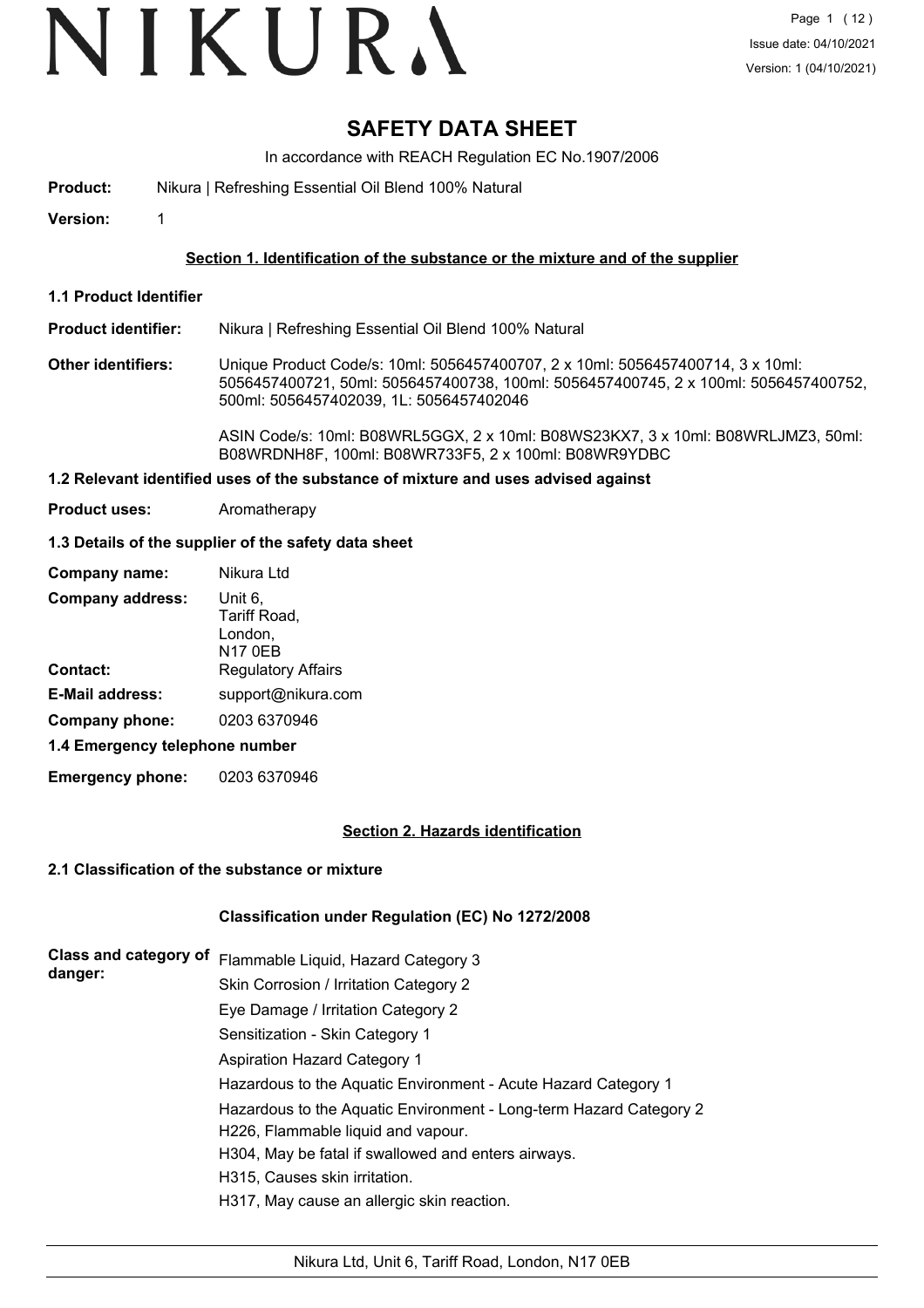# **SAFETY DATA SHEET**

In accordance with REACH Regulation EC No.1907/2006

|                                     | IT accordance with REACH Regulation LO NO. 1907/2000                                                                                                                                                                                                                                                                                                                                                                                                                                                                                                                                                                                                                                                                                                                                                                                                                                                                                                                                                                                                                                                                                                                                                                                                                                                                                                                                                                                                                             |
|-------------------------------------|----------------------------------------------------------------------------------------------------------------------------------------------------------------------------------------------------------------------------------------------------------------------------------------------------------------------------------------------------------------------------------------------------------------------------------------------------------------------------------------------------------------------------------------------------------------------------------------------------------------------------------------------------------------------------------------------------------------------------------------------------------------------------------------------------------------------------------------------------------------------------------------------------------------------------------------------------------------------------------------------------------------------------------------------------------------------------------------------------------------------------------------------------------------------------------------------------------------------------------------------------------------------------------------------------------------------------------------------------------------------------------------------------------------------------------------------------------------------------------|
| <b>Product:</b>                     | Nikura   Refreshing Essential Oil Blend 100% Natural                                                                                                                                                                                                                                                                                                                                                                                                                                                                                                                                                                                                                                                                                                                                                                                                                                                                                                                                                                                                                                                                                                                                                                                                                                                                                                                                                                                                                             |
| Version:                            |                                                                                                                                                                                                                                                                                                                                                                                                                                                                                                                                                                                                                                                                                                                                                                                                                                                                                                                                                                                                                                                                                                                                                                                                                                                                                                                                                                                                                                                                                  |
| danger:                             | Class and category of H319, Causes serious eye irritation.<br>H400, Very toxic to aquatic life.<br>H411, Toxic to aquatic life with long lasting effects.                                                                                                                                                                                                                                                                                                                                                                                                                                                                                                                                                                                                                                                                                                                                                                                                                                                                                                                                                                                                                                                                                                                                                                                                                                                                                                                        |
| 2.2 Label elements                  |                                                                                                                                                                                                                                                                                                                                                                                                                                                                                                                                                                                                                                                                                                                                                                                                                                                                                                                                                                                                                                                                                                                                                                                                                                                                                                                                                                                                                                                                                  |
|                                     | Classification under Regulation (EC) No 1272/2008                                                                                                                                                                                                                                                                                                                                                                                                                                                                                                                                                                                                                                                                                                                                                                                                                                                                                                                                                                                                                                                                                                                                                                                                                                                                                                                                                                                                                                |
| Signal word:                        | Danger                                                                                                                                                                                                                                                                                                                                                                                                                                                                                                                                                                                                                                                                                                                                                                                                                                                                                                                                                                                                                                                                                                                                                                                                                                                                                                                                                                                                                                                                           |
| <b>Hazard statements:</b>           | H226, Flammable liquid and vapour.<br>H304, May be fatal if swallowed and enters airways.<br>H315, Causes skin irritation.<br>H317, May cause an allergic skin reaction.<br>H319, Causes serious eye irritation.<br>H400, Very toxic to aquatic life.<br>H411, Toxic to aquatic life with long lasting effects.                                                                                                                                                                                                                                                                                                                                                                                                                                                                                                                                                                                                                                                                                                                                                                                                                                                                                                                                                                                                                                                                                                                                                                  |
| Supplemental<br>Information:        | EUH208, Contains Citronellal, Geraniol, Geranyl acetate, Isocitral #2, Isocitral #3, Isoeugenol,<br>Linalool, Neral, Nerol, Neryl acetate, Terpinolene, beta-Caryophyllene, beta-Pinene, delta-3-<br>Carene, I-. B.-Bisabolene, I-Limonene. May produce an allergic reaction.                                                                                                                                                                                                                                                                                                                                                                                                                                                                                                                                                                                                                                                                                                                                                                                                                                                                                                                                                                                                                                                                                                                                                                                                    |
| <b>Precautionary</b><br>statements: | P210, Keep away from heat, sparks, open flames and hot surfaces. - No smoking.<br>P233, Keep container tightly closed.<br>P240, Ground/bond container and receiving equipment.<br>P241, Use explosion-proof electrical, ventilating and lighting equipment.<br>P242, Use only non-sparking tools.<br>P243, Take precautionary measures against static discharge.<br>P261, Avoid breathing vapour or dust.<br>P264, Wash hands and other contacted skin thoroughly after handling.<br>P272, Contaminated work clothing should not be allowed out of the workplace.<br>P273, Avoid release to the environment.<br>P280, Wear protective gloves/eye protection/face protection.<br>P301/310, IF SWALLOWED: Immediately call a POISON CENTER or doctor/physician.<br>P303/361/353, IF ON SKIN (or hair): Remove/take off immediately all contaminated clothing.<br>Rinse skin with water/shower.<br>P305/351/338, IF IN EYES: Rinse cautiously with water for several minutes. Remove contact<br>lenses, if present and easy to do. Continue rinsing.<br>P331, Do not induce vomiting.<br>P333/313, If skin irritation or rash occurs: Get medical advice/attention.<br>P337/313, If eye irritation persists: Get medical advice/attention.<br>P362, Take off contaminated clothing and wash before reuse.<br>P370/378, In case of fire: Use carbon dioxide, dry chemical, foam for extinction.<br>P391, Collect spillage.<br>P403/235, Store in a well-ventilated place. Keep cool. |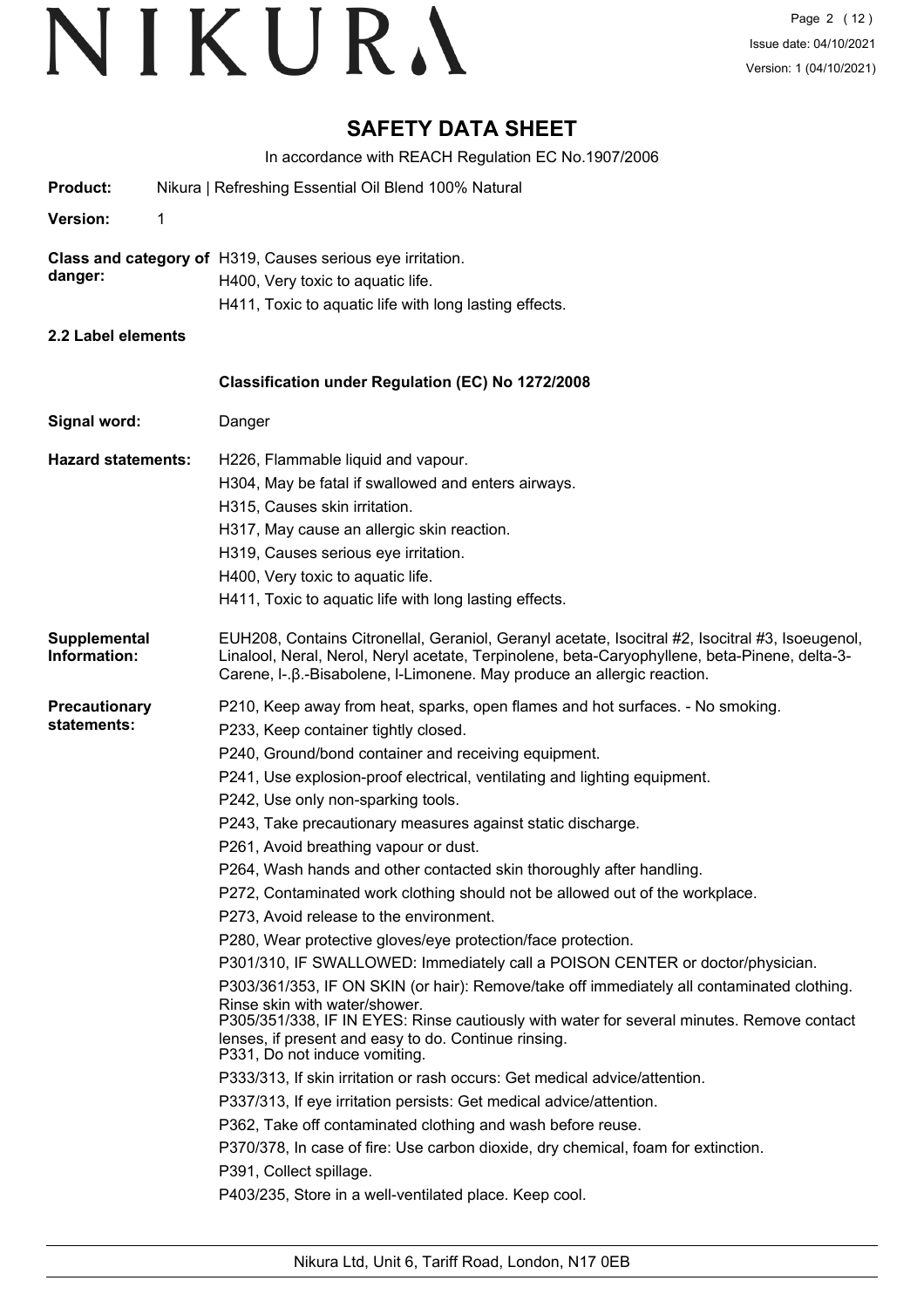# **SAFETY DATA SHEET**

In accordance with REACH Regulation EC No.1907/2006

| <b>Product:</b>   | Nikura   Refreshing Essential Oil Blend 100% Natural                                                    |
|-------------------|---------------------------------------------------------------------------------------------------------|
| Version:          | 1                                                                                                       |
|                   | P405, Store locked up.                                                                                  |
|                   | P501, Dispose of contents/container to approved disposal site, in accordance with local<br>regulations. |
| Pictograms:       |                                                                                                         |
| 2.3 Other hazards |                                                                                                         |
| Other hazards:    | None                                                                                                    |
|                   |                                                                                                         |

# **Section 3. Composition / information on ingredients**

#### **3.2 Mixtures**

#### **Contains:**

| <b>Name</b>     | <b>CAS</b> | <b>EC</b> | <b>REACH Registration</b><br>No. | $\%$     | <b>Classification for</b><br>(CLP) 1272/2008                                                                                                             |
|-----------------|------------|-----------|----------------------------------|----------|----------------------------------------------------------------------------------------------------------------------------------------------------------|
| ld-Limonene     | 5989-27-5  | 227-813-5 |                                  | 10-<20%  | Flam. Lig. 3-Skin Irrit.<br>2-Skin Sens. 1B-Asp.<br>Tox 1-Aquatic Acute 1-<br>Aquatic Chronic 3:<br>H226-H304-H315-<br>H317-H400-H412,-                  |
| Linalyl acetate | 115-95-7   | 204-116-4 |                                  | 10-<20%  | Skin Irrit, 2-Skin Sens.<br>1B;H315-H317,-                                                                                                               |
| Geranial        | 141-27-5   | 205-476-5 |                                  | 10-<20%  | Skin Irrit. 2-Eye Irrit. 2-<br>Skin Sens. 1B;H315-<br>H317-H319.-                                                                                        |
| alpha-Pinene    | 80-56-8    | 201-291-9 |                                  | 5-<10%   | Flam. Liq. 3-Acute Tox.<br>4-Skin Irrit. 2-Skin<br>Sens. 1B-Asp. Tox 1-<br>Aquatic Acute 1-<br>Aquatic Chronic 1;<br>H226-H302-H304-<br>H315-H317-H410.- |
| <b>I</b> Neral  | 106-26-3   | 203-379-2 |                                  | 5-<10%   | Skin Irrit. 2-Eye Irrit. 2-<br>Skin Sens. 1B;H315-<br>H317-H319.-                                                                                        |
| Linalool        | 78-70-6    | 201-134-4 |                                  | 5-<10%   | Skin Irrit. 2-Eye Irrit. 2-<br>Skin Sens. 1B;H315-<br>H317-H319.-                                                                                        |
| Ibeta-Pinene    | 127-91-3   | 204-872-5 |                                  | $1 - 5%$ | Flam. Liq. 3-Skin Irrit.<br>2-Skin Sens. 1B-Asp.<br>Tox 1-Aquatic Acute 1-<br>Aquatic Chronic 1;<br>H226-H304-H315-<br>H317-H410.-                       |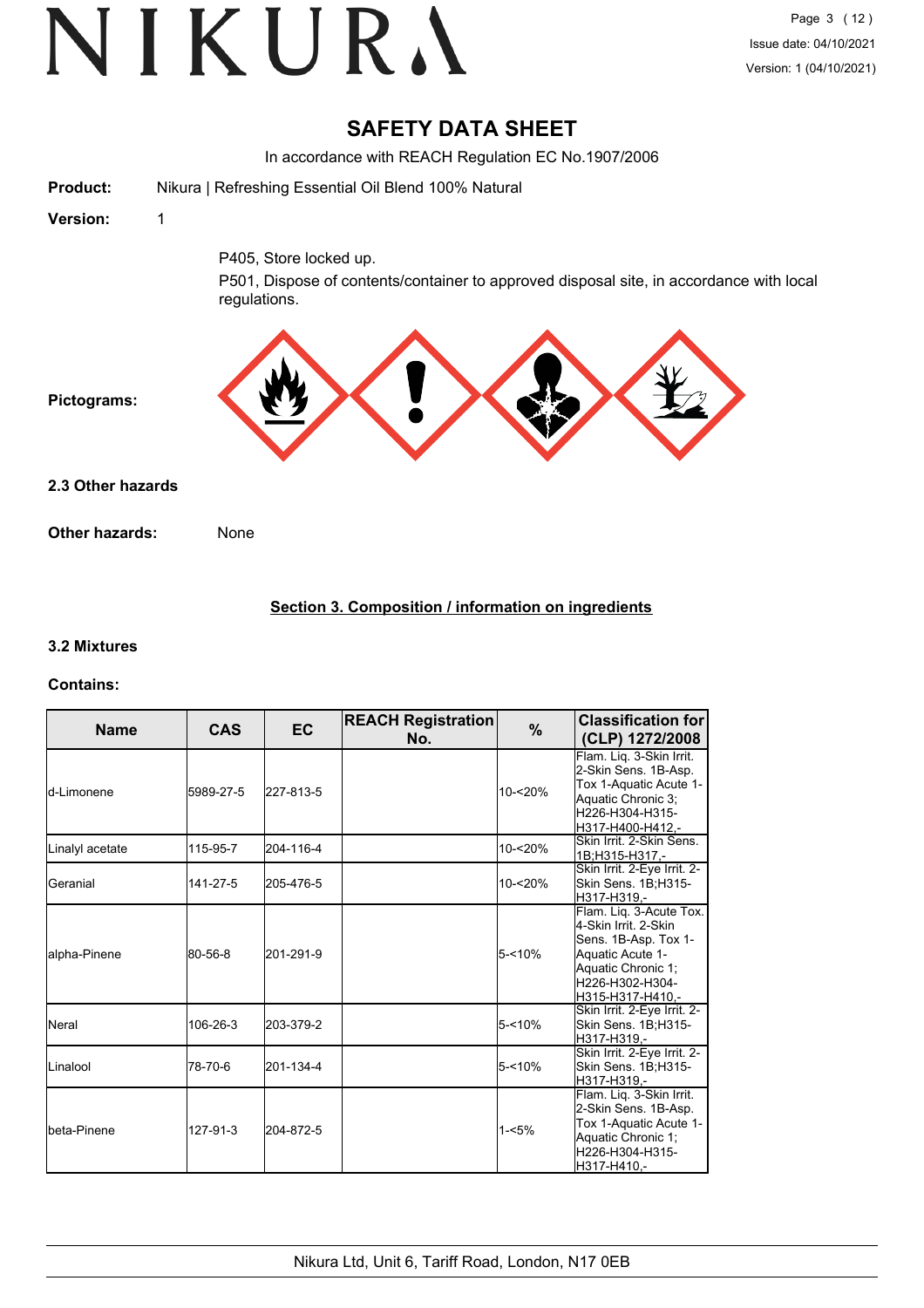# **SAFETY DATA SHEET**

In accordance with REACH Regulation EC No.1907/2006

**Product:** Nikura | Refreshing Essential Oil Blend 100% Natural

#### **Version:** 1

| Myrcene             | 123-35-3   | 204-622-5 | $1 - 5%$    | Flam. Liq. 3-Skin Irrit.<br>2-Eye Irrit. 2-Asp. Tox<br>1-Aquatic Acute 1-<br>Aquatic Chronic 2;<br>H226-H304-H315-<br>H319-H400-H411.-  |
|---------------------|------------|-----------|-------------|-----------------------------------------------------------------------------------------------------------------------------------------|
| Terpinen-4-ol       | 562-74-3   | 209-235-5 | 1-<5%       | Acute Tox. 4-Acute<br>Tox. 4-Skin Irrit. 2-<br>STOT SE 3; H302-<br>H315-H332-H336,-                                                     |
| <b>I</b> I-Limonene | 5989-54-8  | 227-815-6 | $1 - 5%$    | Flam. Liq. 3-Skin Irrit.<br>2-Skin Sens. 1B-Asp.<br>Tox 1-Aquatic Acute 1-<br>Aquatic Chronic 3;<br>H226-H304-H315-<br>H317-H400-H412,- |
| beta-Caryophyllene  | 87-44-5    | 201-746-1 | 1-<5%       | Skin Sens. 1B-Asp.<br>Tox 1-Aquatic Chronic<br>4;H304-H317-H413,-                                                                       |
| p-Mentha-1,4-diene  | 99-85-4    | 202-794-6 | 1-<5%       | Flam. Liq. 3-Repr. 2-<br>Asp. Tox 1; H226-H304-<br>H361.-                                                                               |
| Geranyl acetate     | 105-87-3   | 203-341-5 | $0.1 - 1\%$ | Skin Irrit. 2-Skin Sens.<br>1B-Aquatic Chronic 3;<br>H315-H317-H412,-                                                                   |
| Geraniol            | 106-24-1   | 203-377-1 | $0.1 - 1\%$ | Skin Irrit. 2-Eye Dam.<br>1-Skin Sens. 1; H315-<br>H317-H318.-                                                                          |
| Terpinolene         | 586-62-9   | 209-578-0 | $0.1 - 1\%$ | Flam. Liq. 3-Skin Sens.<br>1B-Asp. Tox 1-Aquatic<br>Acute 1-Aquatic<br>Chronic 1;H226-H304-<br>H317-H410,-                              |
| Ilsocitral #3       |            |           | $0.1 - 1\%$ | Skin Irrit. 2-Eye Irrit. 2-<br>Skin Sens. 1B-Aquatic<br>Chronic 3;H315-H317-<br>H319-H412,-                                             |
| p-Cymene            | 99-87-6    | 202-796-7 | $0.1 - 1\%$ | Flam. Liq. 3-Repr. 2-<br>Asp. Tox 1-Aquatic<br>Chronic 2;H226-H304-<br>H361-H411,-                                                      |
| Isocitral #2        | 72203-98-6 |           | $0.1 - 1\%$ | Skin Irrit. 2-Eye Irrit. 2-<br>Skin Sens. 1B-Aquatic<br>Chronic 3;H315-H317-<br>H319-H412,-                                             |
| alpha-Phellandrene  | 99-83-2    | 202-792-5 | $0.1 - 1\%$ | Flam. Liq. 3-Asp. Tox<br>1-Aquatic Acute 1-<br>Aquatic Chronic 1;<br>H226-H304-H410,-                                                   |
| Camphene            | 79-92-5    | 201-234-8 | $0.1 - 1\%$ | Flam. Liq. 3-Flam. Sol.<br>2-Aquatic Acute 1-<br>Aquatic Chronic 1;<br>H226-H228-H410,-                                                 |
| Neryl acetate       | 141-12-8   | 205-459-2 | $0.1 - 1\%$ | Skin Sens. 1B;H317,-                                                                                                                    |
| trans beta-Ocimene  | 3779-61-1  |           | $0.1 - 1\%$ | Skin Irrit. 2-Aquatic<br>Acute 1-Aquatic<br>Chronic 2;H315-H400-<br>H411,-                                                              |
| lcis-beta-Ocimene   | 3338-55-4  | 222-081-3 | $0.1 - 1\%$ | Flam. Liq. 3-Skin Irrit.<br>2-Asp. Tox 1-Aquatic<br>Acute 1-Aquatic<br>Chronic 2;H226-H304-<br>H315-H400-H411,-                         |
| Nerol               | 106-25-2   | 203-378-7 | $0.1 - 1\%$ | Skin Irrit. 2-Eye Irrit. 2-<br>Skin Sens. 1B;H315-<br>H317-H319,-                                                                       |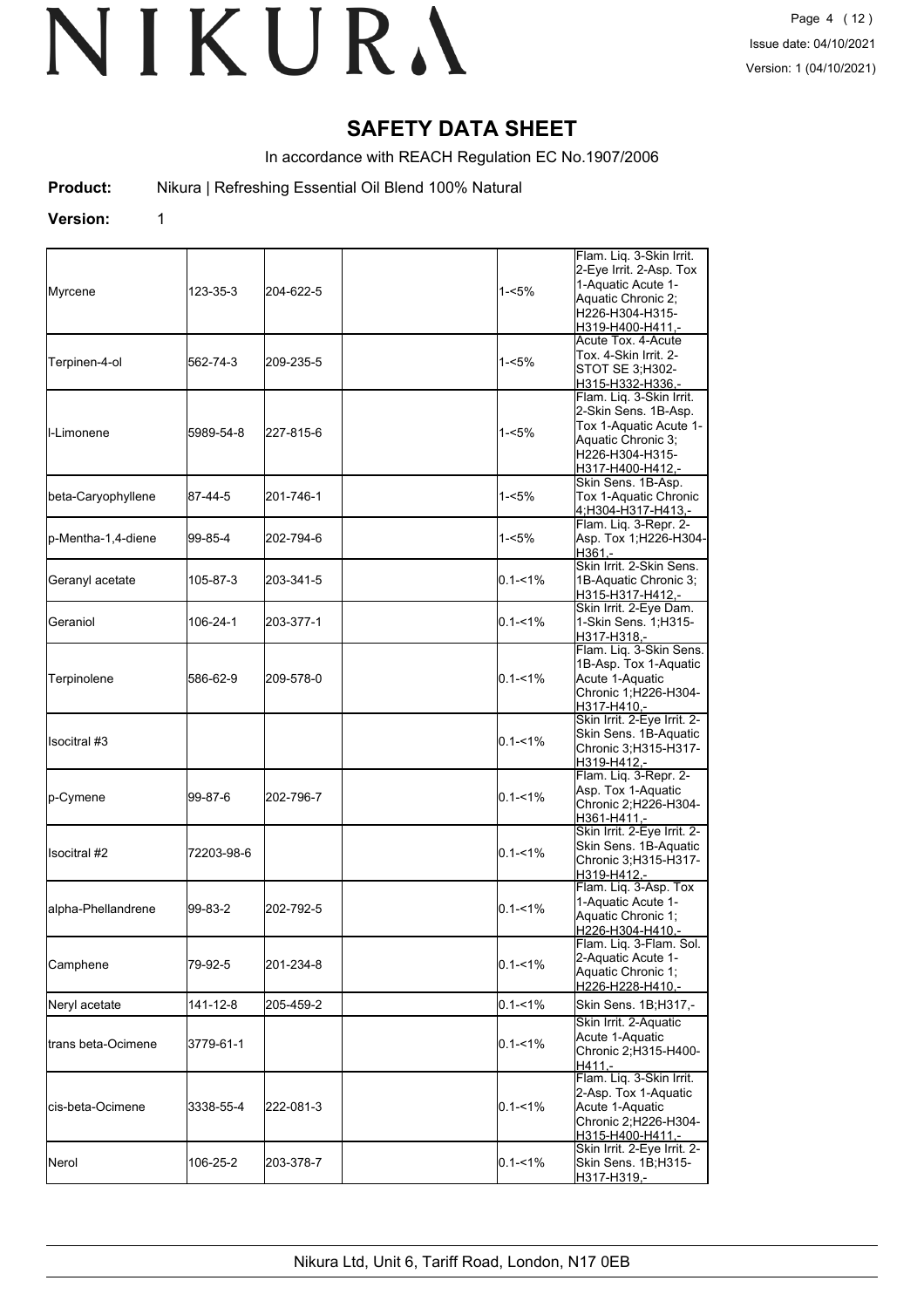# **SAFETY DATA SHEET**

In accordance with REACH Regulation EC No.1907/2006

**Product:** Nikura | Refreshing Essential Oil Blend 100% Natural

#### **Version:** 1

| $\parallel$ -. $\beta$ .-Bisabolene | 495-61-4   |           | $0.1 - 1\%$ | Acute Tox. 4-Skin Irrit.<br>2-Skin Sens. 1B-Asp.<br>Tox 1-Aquatic Chronic<br>2;H304-H315-H317-<br>H332-H411.-                                        |
|-------------------------------------|------------|-----------|-------------|------------------------------------------------------------------------------------------------------------------------------------------------------|
| <b>I</b> delta-3-Carene             | 13466-78-9 | 236-719-3 | $0.1 - 1%$  | Flam. Lig. 3-Acute Tox.<br>4-Skin Irrit. 2-Skin<br>Sens. 1-Asp. Tox 1-<br>Aquatic Chronic 2;<br>H226-H304-H315-<br>lH317-H332-H411.-                 |
| <b>ICitronellal</b>                 | 106-23-0   | 203-376-6 | $0.1 - 1%$  | Skin Irrit. 2-Eye Irrit. 2-<br><b>Skin Sens. 1B:H315-</b><br>H317-H319.-                                                                             |
| Isoeugenol                          | 97-54-1    | 202-590-7 | $< 0.1\%$   | Acute Tox, 4-Acute<br>Tox. 4-Acute Tox. 4-<br>Skin Irrit. 2-Eye Irrit. 2-<br>Skin Sens. 1A-STOT<br>SE 3;H302-H312-<br>H315-H317-H319-<br>H332-H335.- |

#### **Substances with Community workplace exposure limits:**

Not Applicable

**Substances that are persistent, bioaccumulative and toxic or very persistent and very bioaccumulative, greater than 0.1%:**

Not Applicable

### **Section 4. First-aid measures**

#### **4.1 Description of first aid measures**

| Inhalation:           | Remove from exposure site to fresh air, keep at rest, and obtain medical attention.                                                 |
|-----------------------|-------------------------------------------------------------------------------------------------------------------------------------|
| Eye exposure:         | IF IN EYES: Rinse cautiously with water for several minutes. Remove contact lenses, if present<br>and easy to do. Continue rinsing. |
| <b>Skin exposure:</b> | IF ON SKIN (or hair): Remove/take off immediately all contaminated clothing. Rinse skin with<br>water/shower.                       |
| Ingestion:            | IF SWALLOWED: Immediately call a POISON CENTER or doctor/physician.                                                                 |

#### **4.2 Most important symptoms and effects, both acute and delayed**

May be fatal if swallowed and enters airways.

Causes skin irritation.

May cause an allergic skin reaction.

Causes serious eye irritation.

#### **4.3 Indication of any immediate medical attention and special treatment needed**

None expected, see Section 4.1 for further information.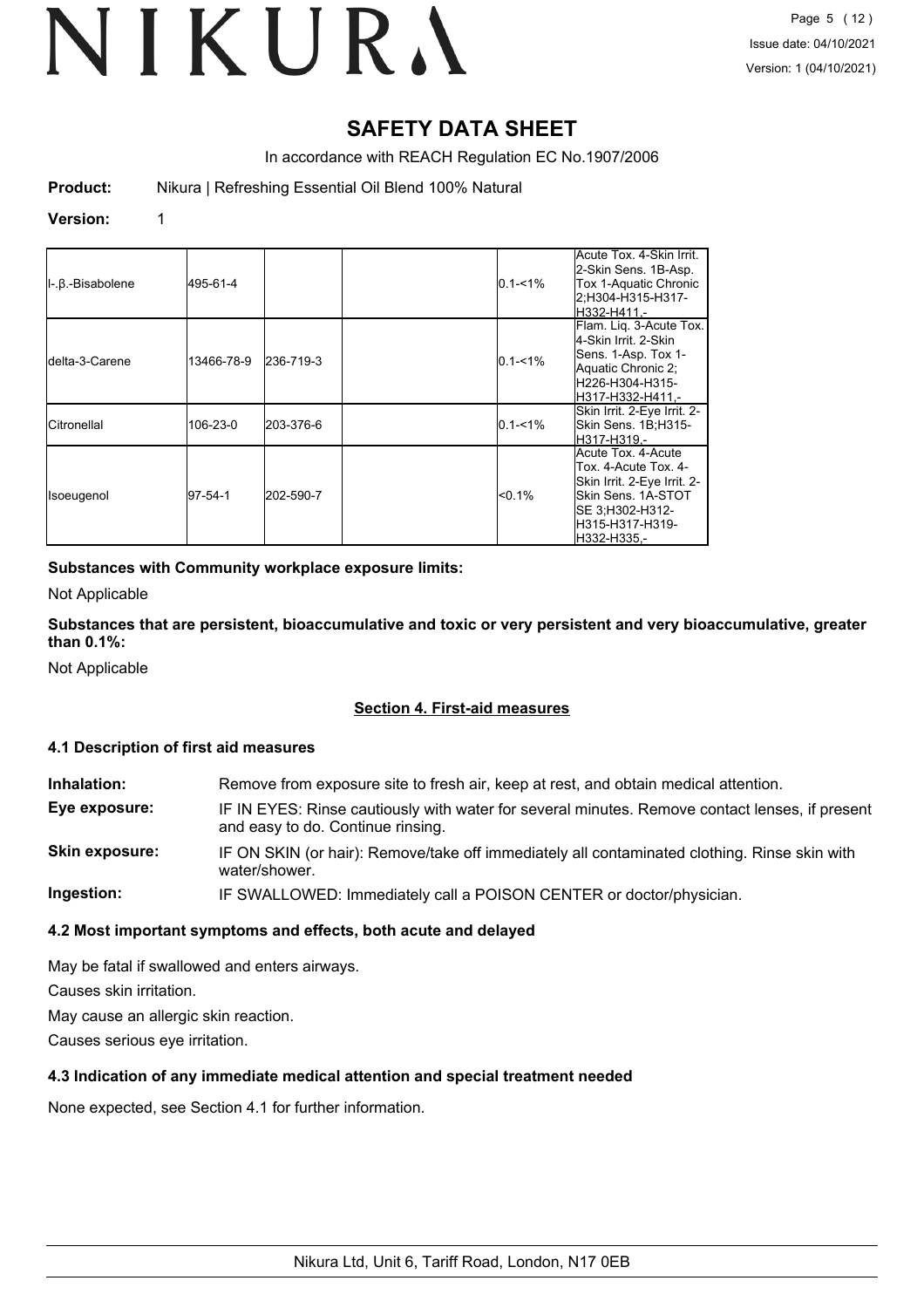# **SAFETY DATA SHEET**

In accordance with REACH Regulation EC No.1907/2006

| <b>Product:</b> | Nikura   Refreshing Essential Oil Blend 100% Natural |
|-----------------|------------------------------------------------------|
|                 |                                                      |

**Version:** 1

## **SECTION 5: Firefighting measures**

#### **5.1 Extinguishing media**

Suitable media: Carbon dioxide, Dry chemical, Foam.

#### **5.2 Special hazards arising from the substance or mixture**

In case of fire, may be liberated: Carbon monoxide, Unidentified organic compounds.

#### **5.3 Advice for fire fighters:**

In case of insufficient ventilation, wear suitable respiratory equipment.

#### **Section 6. Accidental release measures**

#### **6.1 Personal precautions, protective equipment and emergency procedures:**

Avoid inhalation. Avoid contact with skin and eyes. See protective measures under Section 7 and 8.

#### **6.2 Environmental precautions:**

Keep away from drains, surface and ground water, and soil.

#### **6.3 Methods and material for containment and cleaning up:**

Remove ignition sources. Provide adequate ventilation. Avoid excessive inhalation of vapours. Contain spillage immediately by use of sand or inert powder. Dispose of according to local regulations.

#### **6.4 Reference to other sections:**

Also refer to sections 8 and 13.

#### **Section 7. Handling and storage**

#### **7.1 Precautions for safe handling:**

Keep away from heat, sparks, open flames and hot surfaces. - No smoking.

# **7.2 Conditions for safe storage, including any incompatibilities:**

Ground/bond container and receiving equipment. Use only non-sparking tools. Take precautionary measures against static discharge.

# **7.3 Specific end use(s):**

Aromatherapy: Use in accordance with good manufacturing and industrial hygiene practices.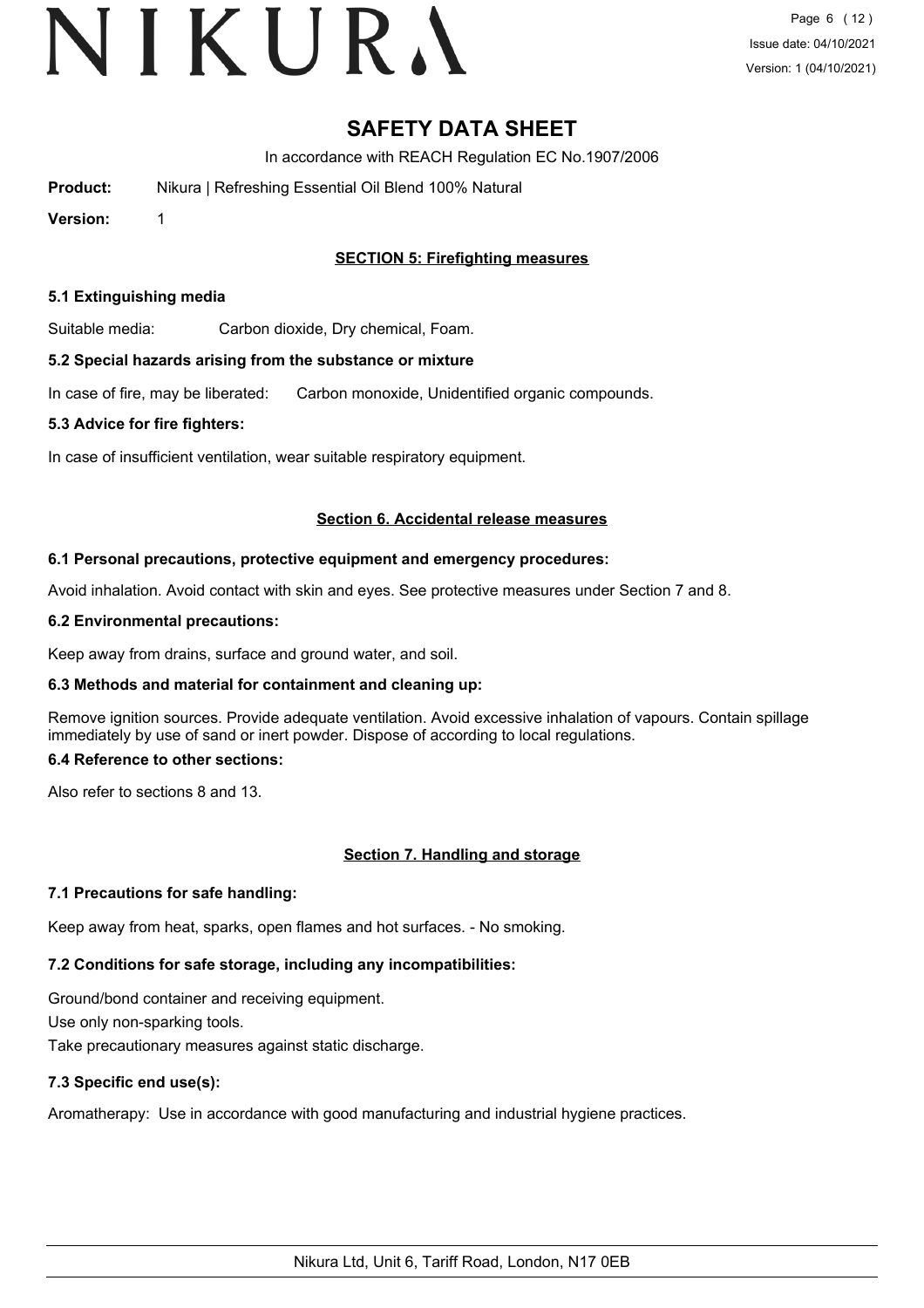# **SAFETY DATA SHEET**

In accordance with REACH Regulation EC No.1907/2006

**Product:** Nikura | Refreshing Essential Oil Blend 100% Natural

**Version:** 1

## **Section 8. Exposure controls/personal protection**

#### **8.1 Control parameters**

Workplace exposure limits: Not Applicable

# **8.2 Exposure Controls**

## **Eye / Skin Protection**

Wear protective gloves/eye protection/face protection

## **Respiratory Protection**

Under normal conditions of use and where adequate ventilation is available to prevent build up of excessive vapour, this material should not require special engineering controls. However, in conditions of high or prolonged use, or high temperature or other conditions which increase exposure, the following engineering controls can be used to minimise exposure to personnel: a) Increase ventilation of the area with local exhaust ventilation. b) Personnel can use an approved, appropriately fitted respirator with organic vapour cartridge or canisters and particulate filters. c) Use closed systems for transferring and processing this material.

Also refer to Sections 2 and 7.

# **Section 9. Physical and chemical properties**

# **9.1 Information on basic physical and chemical properties**

| Appearance:                                   | Not determined                               |
|-----------------------------------------------|----------------------------------------------|
| Odour:                                        | Not determined                               |
| <b>Odour threshold:</b>                       | Not determined                               |
| pH:                                           | Not determined                               |
| Melting point / freezing point:               | Not determined                               |
| Initial boiling point / range:                | Not determined                               |
| <b>Flash point:</b>                           | 38 °C                                        |
| <b>Evaporation rate:</b>                      | Not determined                               |
| Flammability (solid, gas):                    | Not determined                               |
| Upper/lower flammability or explosive limits: | Product does not present an explosion hazard |
| Vapour pressure:                              | Not determined                               |
| Vapour density:                               | Not determined                               |
| <b>Relative density:</b>                      | Not determined                               |
| Solubility(ies):                              | Not determined                               |
| Partition coefficient: n-octanol/water:       | Not determined                               |
| Auto-ignition temperature:                    | Not determined                               |
| <b>Decomposition temperature:</b>             | Not determined                               |
| <b>Viscosity:</b>                             | Not determined                               |
| <b>Explosive properties:</b>                  | Not expected                                 |
| <b>Oxidising properties:</b>                  | Not expected                                 |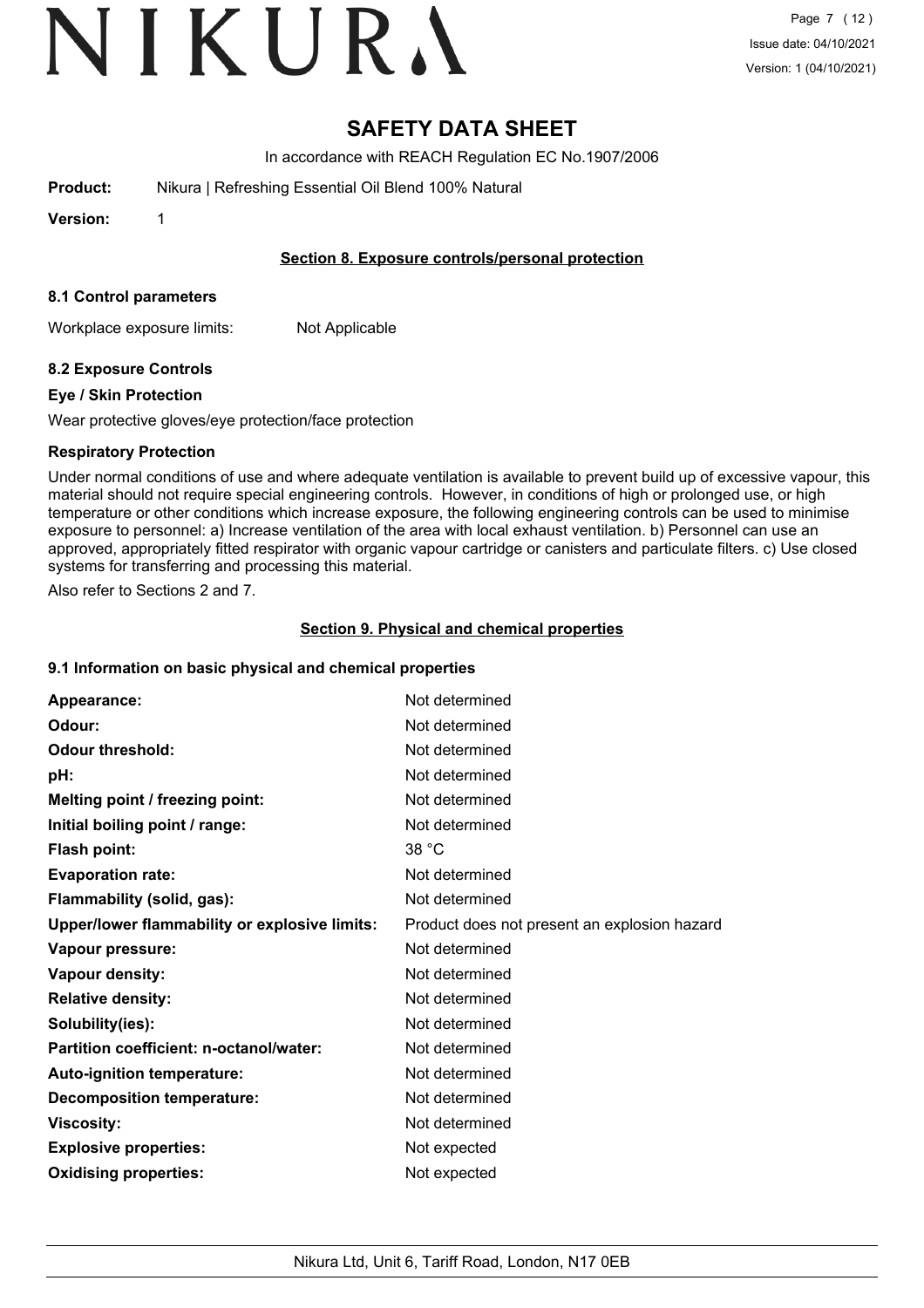# **SAFETY DATA SHEET**

In accordance with REACH Regulation EC No.1907/2006

**Product:** Nikura | Refreshing Essential Oil Blend 100% Natural

**Version:** 1

**9.2 Other information:** None available

# **Section 10. Stability and reactivity**

## **10.1 Reactivity:**

Presents no significant reactivity hazard, by itself or in contact with water.

## **10.2 Chemical stability:**

Good stability under normal storage conditions.

## **10.3 Possibility of hazardous reactions:**

Not expected under normal conditions of use.

## **10.4 Conditions to avoid:**

Avoid extreme heat.

# **10.5 Incompatible materials:**

Avoid contact with strong acids, alkalis or oxidising agents.

## **10.6 Hazardous decomposition products:**

Not expected.

# **Section 11. Toxicological information**

#### **11.1 Information on toxicological effects**

This mixture has not been tested as a whole for health effects. The health effects have been calculated using the methods outlined in Regulation (EC) No 1272/2008 (CLP).

| <b>Acute Toxicity:</b>                    | Based on available data the classification criteria are not met. |
|-------------------------------------------|------------------------------------------------------------------|
| <b>Acute Toxicity Oral</b>                | 4371                                                             |
| <b>Acute Toxicity Dermal</b>              | >5000                                                            |
| <b>Acute Toxicity Inhalation</b>          | Not Available                                                    |
| <b>Skin corrosion/irritation:</b>         | Skin Corrosion / Irritation Category 2                           |
| Serious eye damage/irritation:            | Eye Damage / Irritation Category 2                               |
| <b>Respiratory or skin sensitisation:</b> | Sensitization - Skin Category 1                                  |
| Germ cell mutagenicity:                   | Based on available data the classification criteria are not met. |
| <b>Carcinogenicity:</b>                   | Based on available data the classification criteria are not met. |
| <b>Reproductive toxicity:</b>             | Based on available data the classification criteria are not met. |
| <b>STOT-single exposure:</b>              | Based on available data the classification criteria are not met. |
| <b>STOT-repeated exposure:</b>            | Based on available data the classification criteria are not met. |
| <b>Aspiration hazard:</b>                 | <b>Aspiration Hazard Category 1</b>                              |

#### **Information about hazardous ingredients in the mixture**

| Ingredient    | <b>CAS</b>       | EC                | LD50/ATE Oral | LD50/ATE<br>Dermal | LC50/ATE<br><b>Inhalation</b> | <b>LC50</b><br><b>Route</b> |
|---------------|------------------|-------------------|---------------|--------------------|-------------------------------|-----------------------------|
| Terpinen-4-ol | $ 562 - 74 - 3 $ | $ 209 - 235 - 5 $ | 1300          | 2500               |                               | <b>Not</b><br>lavailable    |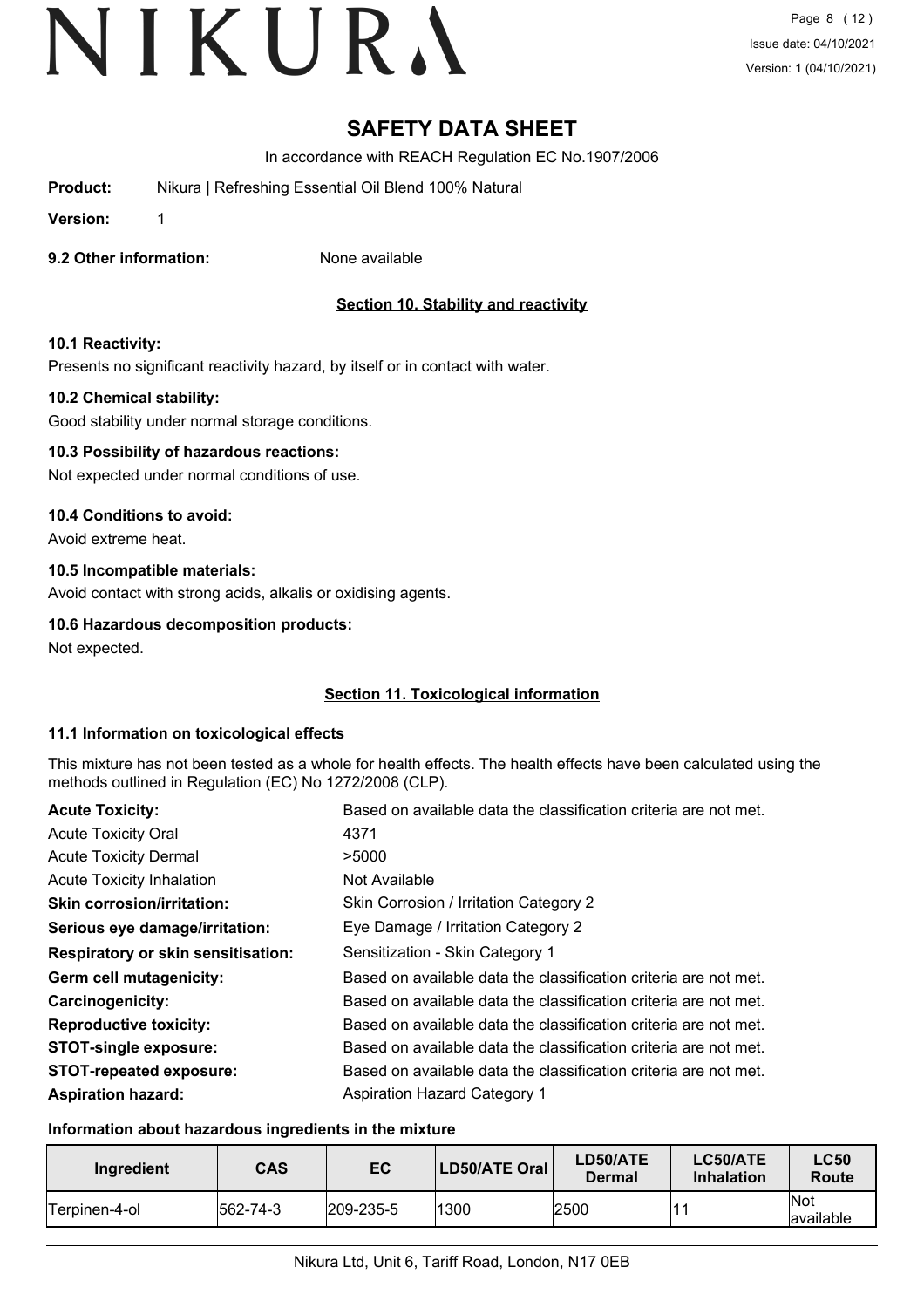# **SAFETY DATA SHEET**

In accordance with REACH Regulation EC No.1907/2006

**Product:** Nikura | Refreshing Essential Oil Blend 100% Natural

#### **Version:** 1

| 500<br>≙∩∩י<br>56-<br>ำ∩⊹<br>lalpha<br>80<br>'inene<br>. .<br>. . | IN٥<br>available | <br>$\mathsf{N}$ c<br>available | INOL<br>والمالح المتاري<br>allable |
|-------------------------------------------------------------------|------------------|---------------------------------|------------------------------------|
|-------------------------------------------------------------------|------------------|---------------------------------|------------------------------------|

Refer to Sections 2 and 3 for additional information.

# **Section 12. Ecological information**

## **12.1 Toxicity:**

Very toxic to aquatic life. Toxic to aquatic life with long lasting effects. **12.2 Persistence and degradability:** Not available **12.3 Bioaccumulative potential:** Not available **12.4 Mobility in soil:** Not available **12.5 Results of PBT and vPvB assessment:** This substance does not meet the PBT/vPvB criteria of REACH, annex XIII. **12.6 Other adverse effects:** Not available

## **Section 13. Disposal considerations**

#### **13.1 Waste treatment methods:**

Dispose of in accordance with local regulations. Avoid disposing into drainage systems and into the environment. Empty containers should be taken to an approved waste handling site for recycling or disposal.

#### **Section 14. Transport information**

| EXTRACTS, AROMATIC, LIQUID<br>14.2 UN Proper Shipping Name:<br>14.3 Transport hazard class(es):<br>3<br><b>Sub Risk:</b><br>14.4. Packing Group:<br>Ш<br><b>14.5 Environmental hazards:</b> | 14.1 UN number:                    | UN1169                                          |
|---------------------------------------------------------------------------------------------------------------------------------------------------------------------------------------------|------------------------------------|-------------------------------------------------|
|                                                                                                                                                                                             |                                    |                                                 |
|                                                                                                                                                                                             |                                    |                                                 |
|                                                                                                                                                                                             |                                    |                                                 |
|                                                                                                                                                                                             |                                    |                                                 |
|                                                                                                                                                                                             |                                    | This is an environmentally hazardous substance. |
|                                                                                                                                                                                             | 14.6 Special precautions for user: | None additional                                 |

**14.7 Transport in bulk according to Annex II of MARPOL73/78 and the IBC Code:**

Not applicable

# **Section 15. Regulatory information**

# **15.1 Safety, health and environmental regulations/legislation specific for the substance or mixture** None additional

### **15.2 Chemical Safety Assessment**

A Chemical Safety Assessment has not been carried out for this product.

# **Section 16. Other information**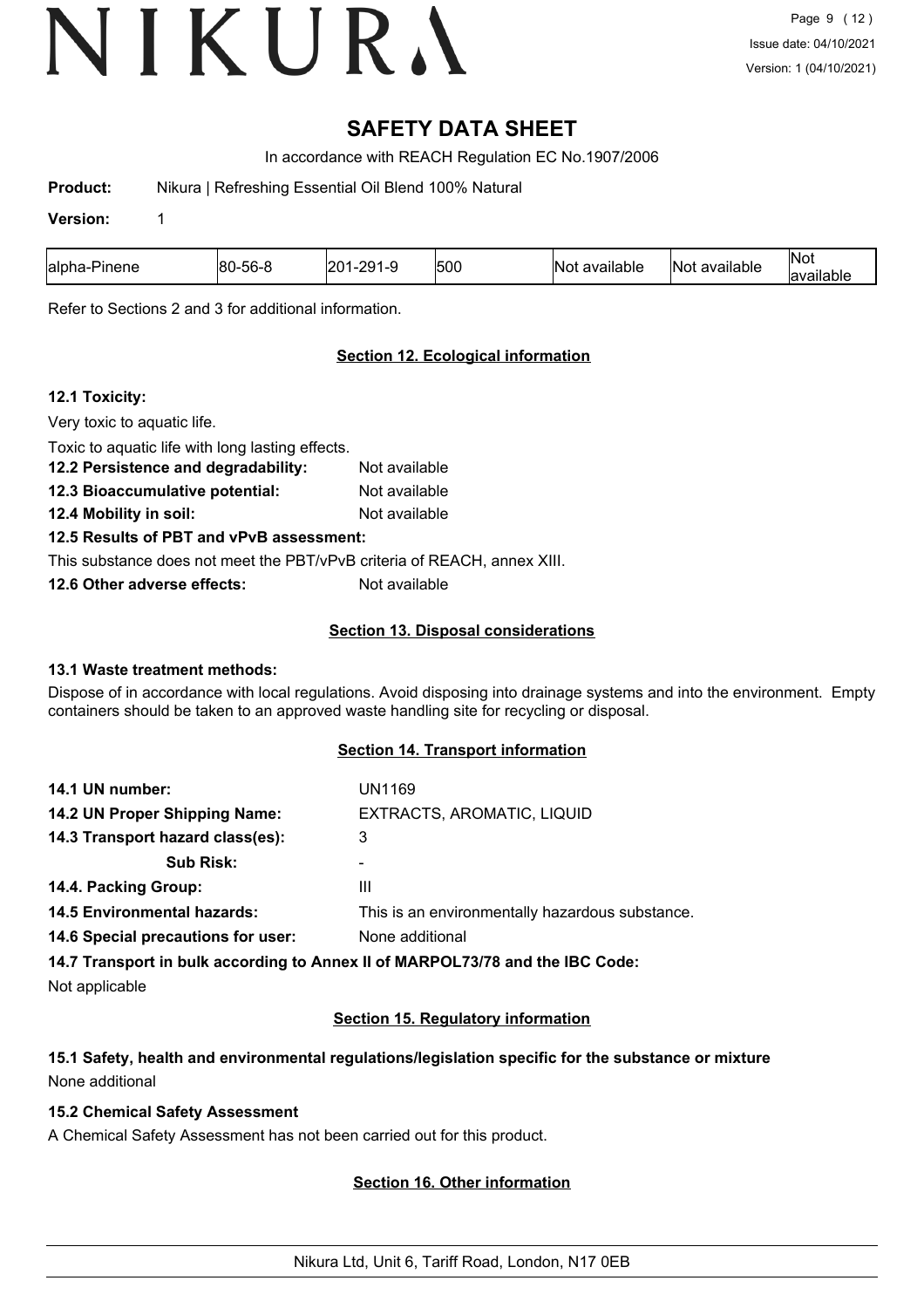# **SAFETY DATA SHEET**

In accordance with REACH Regulation EC No.1907/2006

| <b>Product:</b> | Nikura   Refreshing Essential Oil Blend 100% Natural |  |
|-----------------|------------------------------------------------------|--|
|-----------------|------------------------------------------------------|--|

#### **Version:** 1

**Concentration % Limits:** EH A1=67.31% EH C2=17.81% EH C3=1.76% EH C4=65.07% SCI 2=12. 73% EDI 2=27.34% SS 1=5.58% AH 1=24.31%

**Total Fractional Values:** EH A1=1.49 EH C2=5.61 EH C3=56.94 EH C4=1.54 SCI 2=7.86 EDI 2=3. 66 SS 1=17.93 AH 1=4.11

#### **Key to revisions:**

Not applicable

## **Key to abbreviations:**

| <b>Abbreviation</b> | <b>Meaning</b>                                                            |
|---------------------|---------------------------------------------------------------------------|
| Acute Tox. 4        | Acute Toxicity - Oral Category 4                                          |
| Acute Tox. 4        | Acute Toxicity - Inhalation Category 4                                    |
| Acute Tox. 4        | Acute Toxicity - Dermal Category 4                                        |
| Aquatic Acute 1     | Hazardous to the Aquatic Environment - Acute Hazard Category 1            |
| Aquatic Chronic 1   | Hazardous to the Aquatic Environment - Long-term Hazard Category 1        |
| Aquatic Chronic 2   | Hazardous to the Aquatic Environment - Long-term Hazard Category 2        |
| Aquatic Chronic 3   | Hazardous to the Aquatic Environment - Long-term Hazard Category 3        |
| Aquatic Chronic 4   | Hazardous to the Aquatic Environment - Long-term Hazard Category 4        |
| Asp. Tox 1          | Aspiration Hazard Category 1                                              |
| Eye Dam. 1          | Eye Damage / Irritation Category 1                                        |
| Eye Irrit. 2        | Eye Damage / Irritation Category 2                                        |
| Flam. Liq. 3        | Flammable Liquid, Hazard Category 3                                       |
| Flam. Sol. 2        | Flammable Solid, Hazard Category 2                                        |
| H <sub>226</sub>    | Flammable liquid and vapour.                                              |
| H228                | Flammable solid.                                                          |
| H302                | Harmful if swallowed.                                                     |
| H304                | May be fatal if swallowed and enters airways.                             |
| H312                | Harmful in contact with skin.                                             |
| H315                | Causes skin irritation.                                                   |
| H317                | May cause an allergic skin reaction.                                      |
| H318                | Causes serious eye damage.                                                |
| H319                | Causes serious eye irritation.                                            |
| H332                | Harmful if inhaled.                                                       |
| H335                | May cause respiratory irritation.                                         |
| H336                | May cause drowsiness or dizziness.                                        |
| H361                | Suspected of damaging fertility or the unborn child (exposure route).     |
| H400                | Very toxic to aquatic life.                                               |
| H410                | Very toxic to aquatic life with long lasting effects.                     |
| H411                | Toxic to aquatic life with long lasting effects.                          |
| H412                | Harmful to aquatic life with long lasting effects.                        |
| H413                | May cause long lasting harmful effects to aquatic life.                   |
| P202                | Do not handle until all safety precautions have been read and understood. |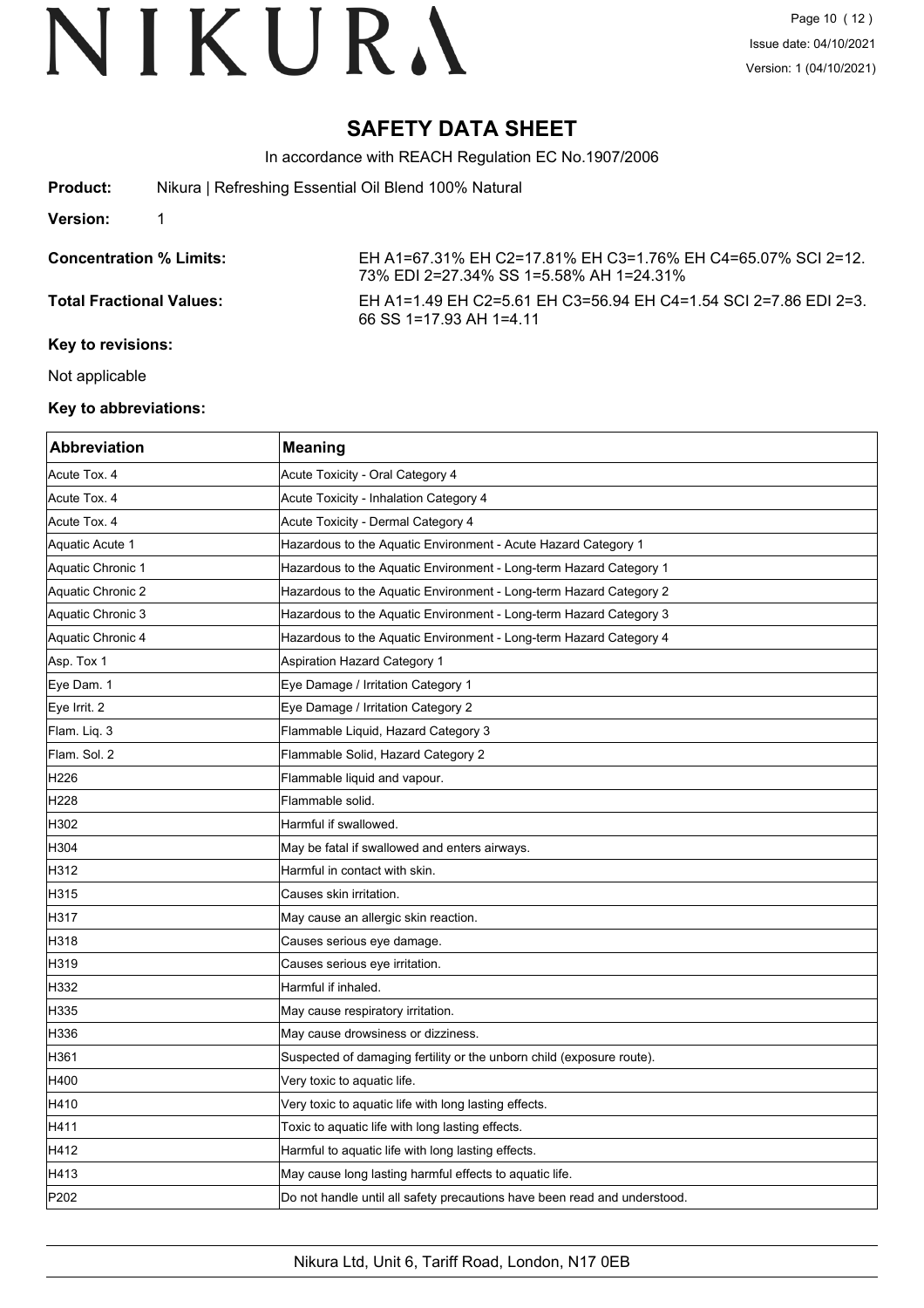# **SAFETY DATA SHEET**

In accordance with REACH Regulation EC No.1907/2006

**Product:** Nikura | Refreshing Essential Oil Blend 100% Natural

#### **Version:** 1

| P210          | Keep away from heat, sparks, open flames and hot surfaces. - No smoking.                                                            |
|---------------|-------------------------------------------------------------------------------------------------------------------------------------|
| P233          | Keep container tightly closed.                                                                                                      |
| P240          | Ground/bond container and receiving equipment.                                                                                      |
| P241          | Use explosion-proof electrical, ventilating and lighting equipment.                                                                 |
| P242          | Use only non-sparking tools.                                                                                                        |
| P243          | Take precautionary measures against static discharge.                                                                               |
| P261          | Avoid breathing vapour or dust.                                                                                                     |
| P264          | Wash hands and other contacted skin thoroughly after handling.                                                                      |
| P270          | Do not eat, drink or smoke when using this product.                                                                                 |
| P271          | Use only outdoors or in a well-ventilated area.                                                                                     |
| P272          | Contaminated work clothing should not be allowed out of the workplace.                                                              |
| P273          | Avoid release to the environment.                                                                                                   |
| P280          | Wear protective gloves/eye protection/face protection.                                                                              |
| P301/310      | IF SWALLOWED: Immediately call a POISON CENTER or doctor/physician.                                                                 |
| P301/312      | IF SWALLOWED: call a POISON CENTER or doctor/physician if you feel unwell.                                                          |
| P302/352      | IF ON SKIN: Wash with plenty of soap and water.                                                                                     |
| P303/361/353  | IF ON SKIN (or hair): Remove/take off immediately all contaminated clothing. Rinse skin with water/shower.                          |
| P304/340      | IF INHALED: Remove victim to fresh air and keep at rest in a position comfortable for breathing.                                    |
| P305/351/338  | IF IN EYES: Rinse cautiously with water for several minutes. Remove contact lenses, if present and easy to<br>do. Continue rinsing. |
| P308/313      | IF exposed or concerned: Get medical advice/attention.                                                                              |
| P310          | Immediately call a POISON CENTER or doctor/physician.                                                                               |
| P312          | Call a POISON CENTRE or doctor/physician if you feel unwell.                                                                        |
| P330          | Rinse mouth.                                                                                                                        |
| P331          | Do not induce vomiting.                                                                                                             |
| P332/313      | If skin irritation occurs: Get medical advice/attention.                                                                            |
| P333/313      | If skin irritation or rash occurs: Get medical advice/attention.                                                                    |
| P337/313      | If eye irritation persists: Get medical advice/attention.                                                                           |
| P362          | Take off contaminated clothing and wash before reuse.                                                                               |
| P363          | Wash contaminated clothing before reuse.                                                                                            |
| P370/378      | In case of fire: Use carbon dioxide, dry chemical, foam for extinction.                                                             |
| P391          | Collect spillage.                                                                                                                   |
| P403/233      | Store in a well-ventilated place. Keep container tightly closed.                                                                    |
| P403/233/235  | Store in a well-ventilated place. Keep container tightly closed. Keep cool.                                                         |
| P403/235      | Store in a well-ventilated place. Keep cool.                                                                                        |
| P405          | Store locked up.                                                                                                                    |
| P501          | Dispose of contents/container to approved disposal site, in accordance with local regulations.                                      |
| Repr. 2       | Toxic to Reproduction Category 2                                                                                                    |
| STOT SE 3     | Specific Target Organ Toxicity (Single Exposure) Category 3                                                                         |
| STOT SE 3     | Specific Target Organ Toxicity (Single Exposure) Category 3                                                                         |
| Skin Irrit. 2 | Skin Corrosion / Irritation Category 2                                                                                              |
| Skin Sens. 1  | Sensitization - Skin Category 1                                                                                                     |